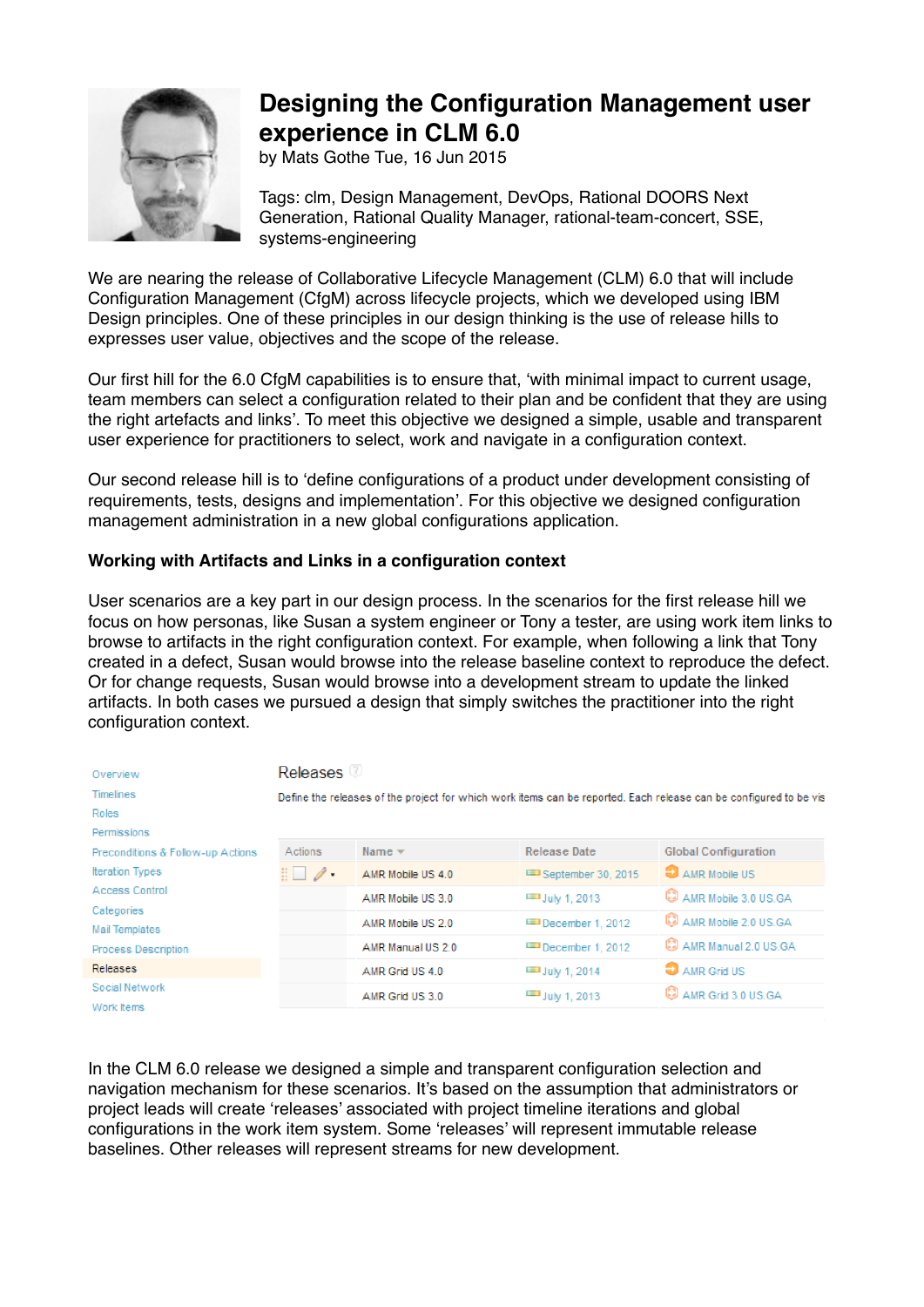As project leads, self configuring teams or practitioners start assigning work to plans. The 'Planned For' and 'Found In' fields in the work items will be set and associated to such a 'release'. When a practitioner follows a link to the target artifact, the right configuration and artifact version will be opened. The configuration is also used when hovering over a link to get a preview of the link target artifact. With this design, teams can easily adopt new configuration management practices with very low impact to users.

| Summary: *                     |                       |                           |                                                                            |                                                               | (Meter Reader - Cellular Unit) Adopt GSM/EGDE/LTE/2100 MHz bands in Handheld                                                                                                                                                                                          |                                                               | <b>New</b>                                 |
|--------------------------------|-----------------------|---------------------------|----------------------------------------------------------------------------|---------------------------------------------------------------|-----------------------------------------------------------------------------------------------------------------------------------------------------------------------------------------------------------------------------------------------------------------------|---------------------------------------------------------------|--------------------------------------------|
| Overview                       | Links                 | Approvals                 | History                                                                    |                                                               |                                                                                                                                                                                                                                                                       |                                                               |                                            |
| <b>Details</b>                 |                       |                           |                                                                            |                                                               |                                                                                                                                                                                                                                                                       |                                                               |                                            |
| Type:                          |                       |                           | (A) Project Change Request                                                 | $\overline{\phantom{a}}$                                      | Owned By:                                                                                                                                                                                                                                                             | Susan                                                         |                                            |
| <b>Creation Date:</b>          |                       | May 27, 2015, 12:40:17 AM |                                                                            |                                                               | Planned For:                                                                                                                                                                                                                                                          | AMR Mobile US 4.0                                             |                                            |
| Created By:                    |                       | Rational                  |                                                                            |                                                               | Severity:                                                                                                                                                                                                                                                             | ① Major                                                       |                                            |
| Project Area:                  |                       | AMR (CCM)                 |                                                                            |                                                               | Priority:                                                                                                                                                                                                                                                             | <b>High</b>                                                   |                                            |
| Work Items >                   |                       | Project Change Request 48 |                                                                            | Location<br>Ē<br><b>Attributes</b>                            | The AMR system shall support 3G mobile communication technology standard<br>AMR Stakeholder Requirements                                                                                                                                                              |                                                               |                                            |
| Overview                       | Links                 | Approvals                 | Summary: * (Meter Reader - Cellular Unit) Adopt GSM/EGDE/LTE/21<br>History | Type:<br>Accepted:<br>Description:<br>Owned By:<br>Questions: | Stakeholder Requirement<br>False                                                                                                                                                                                                                                      | Format:<br>Clarity:<br>Need:<br>Priority:<br>Regression test: | $\mathbb{R}$ Text<br>Regression by Default |
| <b>Attachments</b>             |                       |                           |                                                                            | Schedule:<br>Stability:                                       |                                                                                                                                                                                                                                                                       | Source:<br>State:                                             | Accepted                                   |
|                                | Drop files to add     |                           |                                                                            | Status:                                                       |                                                                                                                                                                                                                                                                       | Team Ownership:                                               | AMR (RM)                                   |
| browse.                        | them or click here to |                           |                                                                            | Verifiability:                                                | False<br>When used in AMR Stakeholder Requirements:                                                                                                                                                                                                                   | Verification Method:                                          | Not Set                                    |
|                                |                       |                           |                                                                            | Links                                                         |                                                                                                                                                                                                                                                                       |                                                               |                                            |
| Links<br><b>EE</b> Add Related |                       |                           |                                                                            | in Handheld<br>technology standard                            | Fig. Implements (2): 48: (Meter Reader - Cellular Unit) Adopt GSM/EGDE/LTE/2100<br>MHz bands in Handheld, 50: (Meter Reader - Cellular Unit) Adopt 4G mobile network (3): 511, 516, 588<br>Y Validates (1): 108: The AMR system shall support 3G mobile communication |                                                               | ெ Satisfied By                             |

An alternate use-case for selecting a configuration is to use the Configuration Management menu on the application banner. By clicking the 'Switch' button a practitioner can browse and select a new configuration context. This simple design provides a consistent experience across the CLM 6.0 tools for requirements, tests or design. The configuration context information on the application banner, found on the left side of the menu, gives practitioners a simple and accessible way to see and confirm the current configuration context. Also, the configuration management menu is designed to provide basic and advanced actions for managing configurations and change, including creating streams and baselines, managing changes by comparing configurations and delivering changes across configurations.